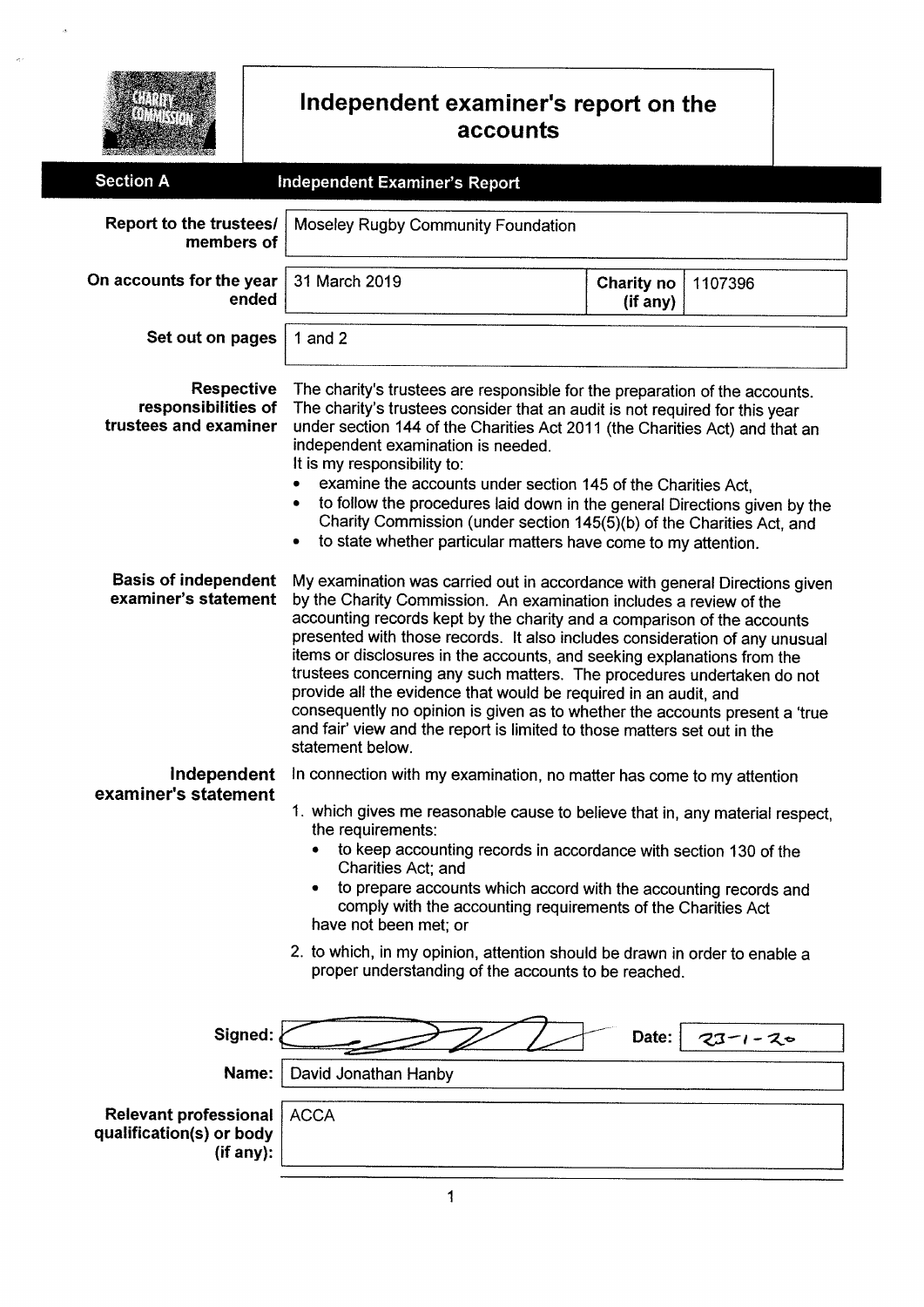|                  | Address: | Langard Lifford Hall                   |
|------------------|----------|----------------------------------------|
|                  |          | Lifford Lane, Kings Norton, Birmingham |
|                  |          | <b>B30 3JN</b>                         |
| <b>Section B</b> |          | <b>Disclosure</b>                      |

Only complete if the examiner needs to highlight material problems.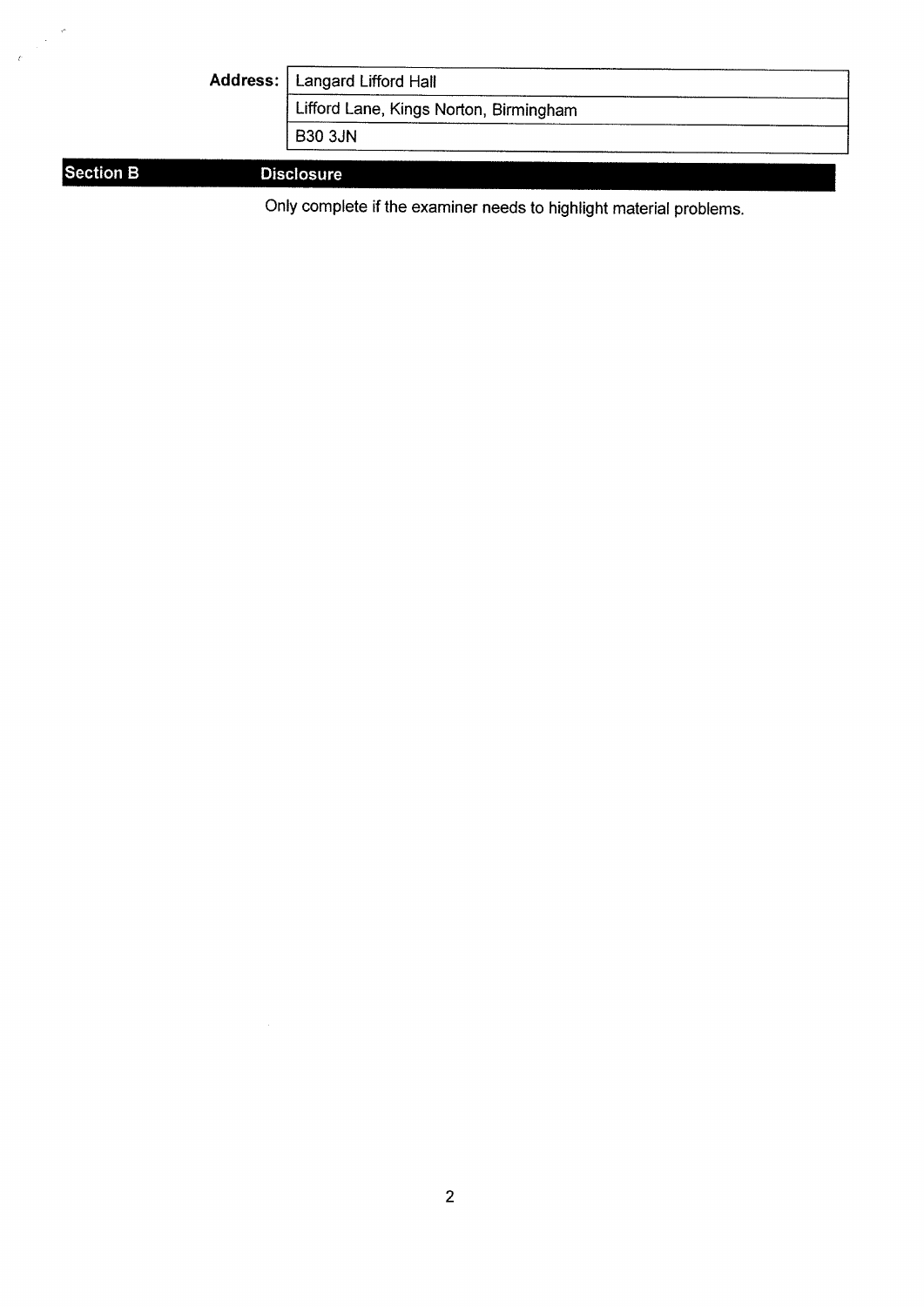| <b>CHARITY COMMISSION</b><br>FOR ENGLAND AND WALES                                            | Charity Name                                   | <b>MOSELEY RUGBY COMMUNITY FOUNDATION</b> |                             | No (if any)<br>1107396 |                             |  |
|-----------------------------------------------------------------------------------------------|------------------------------------------------|-------------------------------------------|-----------------------------|------------------------|-----------------------------|--|
|                                                                                               |                                                | Receipts and payments accounts            |                             |                        | CC16a                       |  |
|                                                                                               | For the period                                 | Period start date                         | To                          | Period end date        |                             |  |
|                                                                                               | from                                           | 01/04/2018                                |                             | 31/03/2019             |                             |  |
| <b>Section A Receipts and payments</b>                                                        |                                                |                                           |                             |                        |                             |  |
|                                                                                               | <b>Unrestricted</b><br>funds<br>to the nearest | <b>Restricted</b><br>funds                | <b>Endowment</b><br>funds   | <b>Total funds</b>     | Last year                   |  |
| <b>A1 Receipts</b>                                                                            | £                                              | to the nearest £                          | to the nearest £            | to the nearest £       | to the nearest £            |  |
| <b>COMMUNITY GRANTS</b>                                                                       |                                                |                                           |                             |                        |                             |  |
| <b>DONATIONS</b>                                                                              | 875                                            | 18,100<br>50,000                          | $\blacksquare$<br>$\bullet$ | 18,100<br>50,875       | 6,695<br>37,500             |  |
| <b>GOVERNMENT GRANTS</b>                                                                      |                                                | $\blacksquare$                            | $\blacksquare$              | ò.                     | 18,000                      |  |
| <b>BIG LOTTERY FUND</b>                                                                       |                                                | $\bullet$                                 | $\bullet$                   | œ.                     | 10,000                      |  |
| <b>COMIC RELIEF</b>                                                                           | $\bullet$                                      | 4,960                                     | ۰                           | 4,960                  | 5,056                       |  |
| <b>BILLESLEY TRUST</b><br><b>COMMUNITY DEPARTMENT</b>                                         |                                                | 6,000                                     | $\blacksquare$              | 6,000                  | 12,000                      |  |
| <b>GROUNDWORKS UK</b>                                                                         |                                                |                                           | $\bullet$                   | ÷                      | 1,000                       |  |
| <b>HMRC Gift Aid</b>                                                                          | 21,893                                         | 1,000                                     | $\blacksquare$              | 1,000                  |                             |  |
| <b>NATIONAL HERITAGE</b>                                                                      |                                                | 7,700                                     | ٠<br>$\bullet$              | 21,893<br>7,700        | $\blacksquare$<br>$\bullet$ |  |
|                                                                                               |                                                | ۰                                         | $\bullet$                   |                        |                             |  |
| Sub total (Gross income for AR)                                                               | 22,768                                         | 87,760                                    |                             | 110,528                | 90,251                      |  |
| A2 Asset and investment sales,                                                                |                                                |                                           |                             |                        |                             |  |
| (see table).                                                                                  |                                                |                                           |                             |                        |                             |  |
|                                                                                               |                                                |                                           |                             |                        |                             |  |
| Sub total                                                                                     |                                                |                                           |                             | ÷.                     |                             |  |
| <b>Total receipts</b>                                                                         | 22,768                                         | 87,760                                    |                             | 110,528                | 90,251                      |  |
|                                                                                               |                                                |                                           |                             |                        |                             |  |
| <b>A3 Payments</b><br><b>DIRECT COMMUNITY WORK</b>                                            |                                                |                                           |                             |                        |                             |  |
| <b>OTHER DIRECT EXPENSES</b>                                                                  | ٠                                              | 33,383<br>$\bullet$                       | $\blacksquare$              | 33,383                 | 16,205                      |  |
| <b>GRANT APPLICATION FEES</b>                                                                 |                                                |                                           | ٠                           |                        | 426<br>540                  |  |
| <b>COACHING FEES</b>                                                                          | ٠                                              | 71,893                                    | $\blacksquare$              | 71,893                 | 37,500                      |  |
|                                                                                               | ٠                                              |                                           | $\bullet$                   |                        |                             |  |
|                                                                                               | ٠                                              | $\blacksquare$                            | $\blacksquare$              | ۰                      | ٠                           |  |
|                                                                                               |                                                | $\bullet$                                 | ٠                           | ÷                      | ٠                           |  |
|                                                                                               | ٠                                              | $\blacksquare$                            | $\bullet$                   |                        | $\blacksquare$              |  |
| Sub total                                                                                     |                                                | 105,276                                   | ۰<br>×                      | ۰<br>105,276           | $\bullet$<br>54,671         |  |
|                                                                                               |                                                |                                           |                             |                        |                             |  |
|                                                                                               |                                                |                                           |                             |                        |                             |  |
|                                                                                               |                                                |                                           |                             |                        |                             |  |
|                                                                                               |                                                |                                           |                             | آج،                    |                             |  |
| Sub total                                                                                     |                                                |                                           |                             | ¥                      |                             |  |
| <b>Total payments</b>                                                                         |                                                | 105,276                                   |                             | 105,276                | 54,671                      |  |
| <b>A4 Asset and investment</b><br>purchases, (see table)<br><b>Net of receipts/(payments)</b> | 22,768                                         | (17, 516)                                 |                             | 5,252                  | 35,580                      |  |
|                                                                                               | (14, 743)                                      | 14,743                                    |                             |                        |                             |  |
| A5 Transfers between funds<br>A6 Cash funds last year end                                     | 332                                            | 36,121                                    |                             | 36,453                 | 872                         |  |

 $\sim$   $\sim$ 

 $\label{eq:2.1} \nabla^2 \left( \frac{1}{2} \right) = \frac{1}{2} \left( \frac{1}{2} \right) \left( \frac{1}{2} \right)$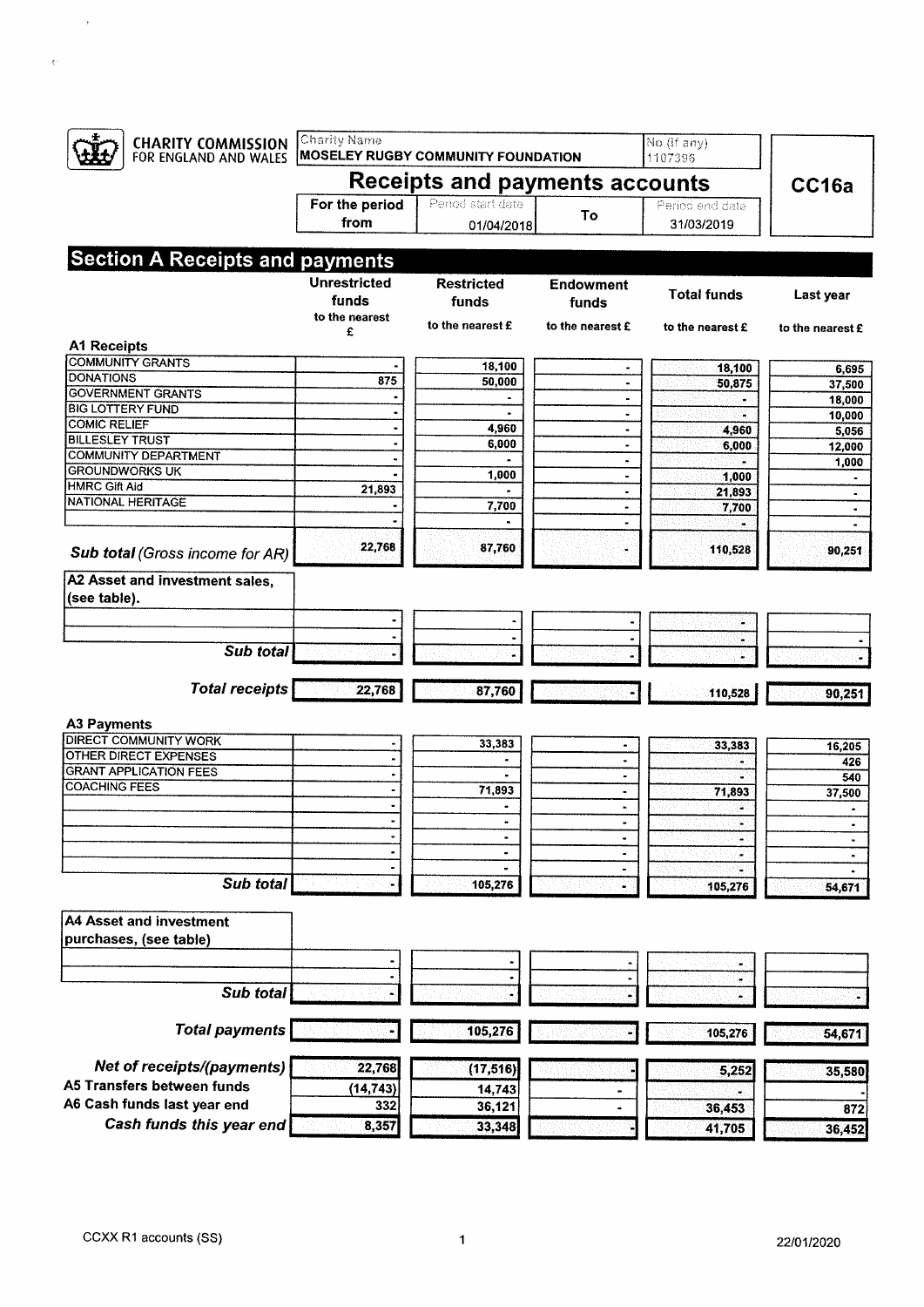| Categories                                                     | Section B Statement of assets and liabilities at the end of the period<br>Details | <b>Unrestricted</b><br>funds                       | <b>Restricted</b><br>funds                       | <b>Endowment</b><br>funds                |
|----------------------------------------------------------------|-----------------------------------------------------------------------------------|----------------------------------------------------|--------------------------------------------------|------------------------------------------|
|                                                                |                                                                                   | to nearest £                                       | to nearest £                                     | to nearest £                             |
| <b>B1 Cash funds</b>                                           | <b>LLOYDS BANK CURRENT ACCOUNT</b>                                                | 8,357                                              | 33,348                                           |                                          |
|                                                                |                                                                                   | ٠                                                  |                                                  |                                          |
|                                                                |                                                                                   | $\blacksquare$                                     |                                                  |                                          |
|                                                                | <b>Total cash funds</b>                                                           | 8,357                                              | 33,348                                           |                                          |
|                                                                | (agree balances with receipts and payments                                        |                                                    |                                                  |                                          |
|                                                                | account(s))<br>Details                                                            | OК<br><b>Unrestricted</b><br>funds<br>to nearest £ | OK<br><b>Restricted</b><br>funds<br>to nearest £ | OК<br>Endowment<br>funds<br>to nearest £ |
| <b>B2 Other monetary assets</b>                                |                                                                                   | $\bullet$                                          | $\blacksquare$                                   |                                          |
|                                                                |                                                                                   | $\bullet$                                          | ٠                                                |                                          |
|                                                                |                                                                                   | $\blacksquare$                                     | ۰                                                |                                          |
|                                                                |                                                                                   | $\bullet$                                          | $\bullet$                                        |                                          |
|                                                                |                                                                                   | ٠                                                  | ٠                                                |                                          |
|                                                                |                                                                                   | $\blacksquare$                                     |                                                  |                                          |
|                                                                |                                                                                   |                                                    | ٠                                                |                                          |
|                                                                | Details                                                                           | Fund to which<br>asset belongs                     | Cost (optional)                                  | <b>Current value</b><br>(optional)       |
| <b>B3 Investment assets</b>                                    |                                                                                   |                                                    | $\blacksquare$                                   |                                          |
|                                                                |                                                                                   |                                                    | $\blacksquare$                                   | $\blacksquare$                           |
|                                                                |                                                                                   |                                                    | $\bullet$                                        | ۰                                        |
|                                                                |                                                                                   |                                                    | $\frac{1}{2}$                                    |                                          |
|                                                                |                                                                                   |                                                    | $\blacksquare$                                   |                                          |
|                                                                | Details                                                                           | Fund to which<br>asset belongs                     | Cost (optional)                                  | <b>Current value</b><br>(optional)       |
| <b>B4 Assets retained for the</b>                              |                                                                                   |                                                    | ۰                                                |                                          |
| charity's own use                                              |                                                                                   |                                                    | $\blacksquare$                                   | ۰                                        |
|                                                                |                                                                                   |                                                    |                                                  | $\blacksquare$                           |
|                                                                |                                                                                   |                                                    |                                                  |                                          |
|                                                                |                                                                                   |                                                    |                                                  | $\blacksquare$                           |
|                                                                |                                                                                   |                                                    | ٠                                                | ٠                                        |
|                                                                |                                                                                   |                                                    | $\bullet$                                        | $\blacksquare$                           |
|                                                                |                                                                                   |                                                    | $\blacksquare$                                   | $\blacksquare$                           |
|                                                                |                                                                                   |                                                    |                                                  |                                          |
|                                                                |                                                                                   |                                                    |                                                  |                                          |
| <b>B5 Liabilities</b>                                          | <b>Details</b>                                                                    | Fund to which<br>liability relates                 | <b>Amount due</b><br>(optional)                  | When due<br>(optional)                   |
|                                                                |                                                                                   |                                                    | ٠                                                |                                          |
|                                                                |                                                                                   |                                                    | ۰                                                |                                          |
|                                                                |                                                                                   |                                                    | $\blacksquare$                                   |                                          |
|                                                                |                                                                                   |                                                    | ۰                                                |                                          |
|                                                                |                                                                                   |                                                    | ٠                                                |                                          |
| Signed by one or two trustees on<br>behalf of all the trustees | Signature                                                                         | <b>Print Name</b>                                  |                                                  | Date of                                  |
|                                                                |                                                                                   |                                                    |                                                  | approval<br>23.1.20                      |
|                                                                |                                                                                   | DAVID WARREN                                       |                                                  |                                          |
|                                                                |                                                                                   |                                                    |                                                  |                                          |

 $\bar{I}$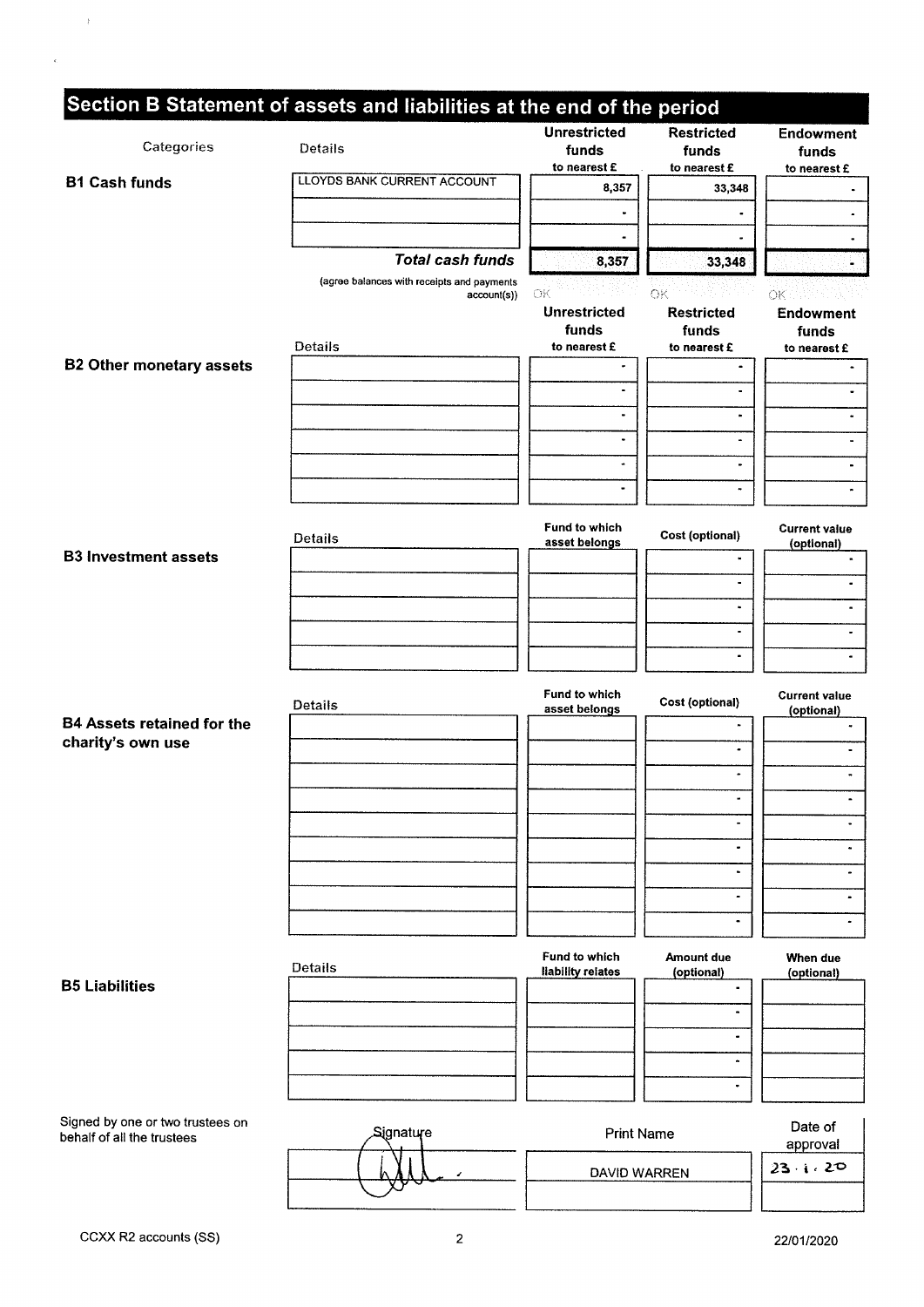|                             |                                            | <b>Trustees' Annual Report for the period</b> |                         |                        |     |                 |                                      |                                    |  |  |
|-----------------------------|--------------------------------------------|-----------------------------------------------|-------------------------|------------------------|-----|-----------------|--------------------------------------|------------------------------------|--|--|
|                             |                                            | Period start date                             |                         |                        |     | Period end date |                                      |                                    |  |  |
|                             | From                                       | Day                                           | Month<br>April          | Year<br>2018           | To: | Day<br>131      | Month<br>March                       | Year<br>2019                       |  |  |
| Section A                   |                                            |                                               |                         |                        |     |                 | Reference and administration details |                                    |  |  |
|                             |                                            |                                               |                         |                        |     |                 |                                      |                                    |  |  |
|                             |                                            | <b>Charity name</b>                           |                         |                        |     |                 |                                      | MOSELEY RUGBY COMMUNITY FOUNDATION |  |  |
|                             |                                            |                                               |                         |                        |     |                 |                                      |                                    |  |  |
|                             | Other names charity is known by            |                                               |                         |                        |     |                 |                                      |                                    |  |  |
|                             | Registered charity number (if any) 1107396 |                                               |                         |                        |     |                 |                                      |                                    |  |  |
|                             |                                            |                                               |                         |                        |     |                 |                                      |                                    |  |  |
| Charity's principal address |                                            |                                               |                         | C/O MOSELEY RUGBY CLUB |     |                 |                                      |                                    |  |  |
|                             |                                            |                                               | <b>BILLESLEY COMMON</b> |                        |     |                 |                                      |                                    |  |  |
|                             |                                            |                                               | <b>BIRMINGHAM</b>       |                        |     |                 |                                      |                                    |  |  |
|                             |                                            |                                               |                         | <b>Postcode</b>        |     |                 |                                      | <b>B13 0PT</b>                     |  |  |

#### Names of the charity trustees who manage the charity

|                 | <b>Trustee name</b> | Office (if any)  | Dates acted if not for whole<br>year | Name of person (or body) entitled<br>to appoint trustee (if any) |
|-----------------|---------------------|------------------|--------------------------------------|------------------------------------------------------------------|
| 1               | J A JORDAN          | <b>CHAIRMAN</b>  |                                      |                                                                  |
| $\overline{2}$  | I WARD              |                  |                                      |                                                                  |
| 3               | A CAESAR            |                  |                                      |                                                                  |
| 4               | <b>J RICHARDS</b>   |                  |                                      |                                                                  |
| 5               | <b>D G WARREN</b>   |                  |                                      |                                                                  |
| $6\phantom{1}6$ | C E ROBINS          | <b>TREASURER</b> |                                      |                                                                  |
| 7               |                     |                  |                                      |                                                                  |
| 8               |                     |                  |                                      |                                                                  |
| 9               |                     |                  |                                      |                                                                  |
| 10              |                     |                  |                                      |                                                                  |
| 11              |                     |                  |                                      |                                                                  |
| 12              |                     |                  |                                      |                                                                  |
| 13              |                     |                  |                                      |                                                                  |
| 14              |                     |                  |                                      |                                                                  |
| 15              |                     |                  |                                      |                                                                  |
| 16              |                     |                  |                                      |                                                                  |
| 17              |                     |                  |                                      |                                                                  |
| 18              |                     |                  |                                      |                                                                  |
| 19              |                     |                  |                                      |                                                                  |
| 20              |                     |                  |                                      |                                                                  |

### Names of the trustees for the charity, if any, (for example, any custodian trustees)

| <b>Name</b> | Dates acted if not for whole year |
|-------------|-----------------------------------|
|             |                                   |
|             |                                   |
|             |                                   |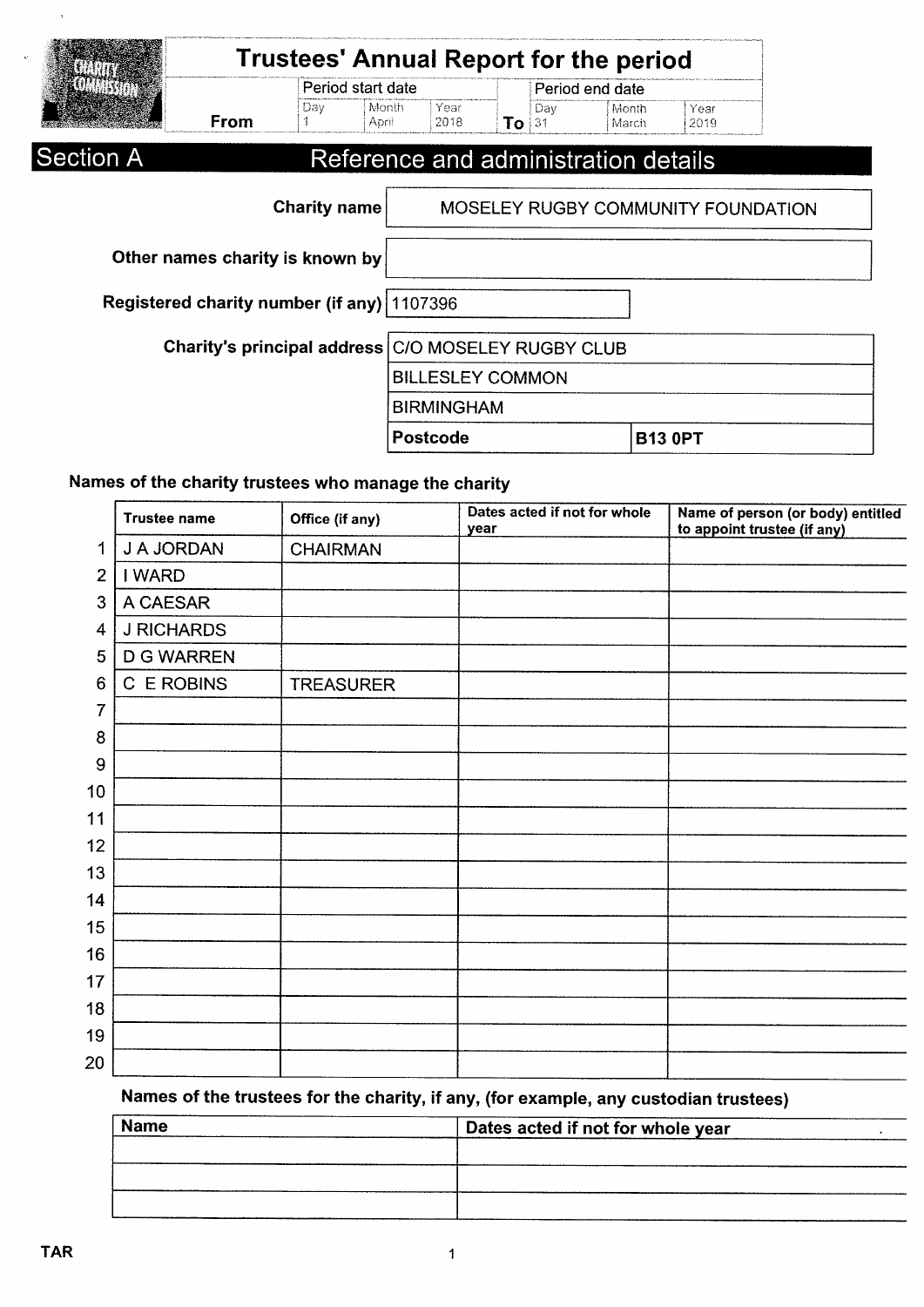#### Names and addresses of advisers (Optional information)

| Type of adviser    | <b>Name</b>         | <b>Address</b>                                                                     |
|--------------------|---------------------|------------------------------------------------------------------------------------|
| <b>ACCOUNTANTS</b> | <b>HALL LIMITED</b> | LANGARD LIFFORD   LIFFORD HALL, LIFFORD LANE, KINGS NORTON,<br>BIRMINGHAM, B30 3JN |
|                    |                     |                                                                                    |
|                    |                     |                                                                                    |
|                    |                     |                                                                                    |

Name of chief executive or names of senior staff members (Optional information)

#### on B Structure, governance and manage

#### Oescription of the charity's trusts

|                                                                     | Type of governing document CONSTITUTION<br>(eg. trust deed, constitution) DATED 1 OCTOBER 2004 AND AMENDED 7 FEBRUARY 2011 |
|---------------------------------------------------------------------|----------------------------------------------------------------------------------------------------------------------------|
| How the charity is constituted<br>(eg. trust, association, company) | TRUST                                                                                                                      |
| Trustee selection methods<br>(eg. appointed by, elected by)         | <b>ELECTED BY TRUSTEES</b>                                                                                                 |

#### Additional governance issues (Optional information)

| You may choose to include<br>additional information, where<br>relevant, about:                             |  |  |  |
|------------------------------------------------------------------------------------------------------------|--|--|--|
| • policies and procedures<br>adopted for the induction and<br>training of trustees;                        |  |  |  |
| • the charity's organisational<br>structure and any wider<br>network with which the charity<br>works:      |  |  |  |
| • relationship with any related<br>parties;                                                                |  |  |  |
| trustees' consideration of<br>$\bullet$<br>major risks and the system<br>and procedures to manage<br>them. |  |  |  |

| <b>Section C</b>                                                              | <b>Objectives and activities</b>                                                                                                                                                                                                                                                                                                                                                                                                                                                                                                                                                      |  |  |  |
|-------------------------------------------------------------------------------|---------------------------------------------------------------------------------------------------------------------------------------------------------------------------------------------------------------------------------------------------------------------------------------------------------------------------------------------------------------------------------------------------------------------------------------------------------------------------------------------------------------------------------------------------------------------------------------|--|--|--|
| Summary of the objects of the<br>charity set out in its<br>governing document | The objectives of the organisation are to further such charitable purposes<br>for the benefit of the inhabitants of Birmingham and the surrounding area<br>as the Executive Committee see fit from time to time, in particular but not<br>exclusively by:<br>Developing their capacity and skills in such a way that they are<br>٠<br>better able to identify and help meet their needs and to<br>participate more fully in society.<br>• Providing or assisting in the provision of facilities in the interests<br>of social welfare for recreation or other leisure time occupation |  |  |  |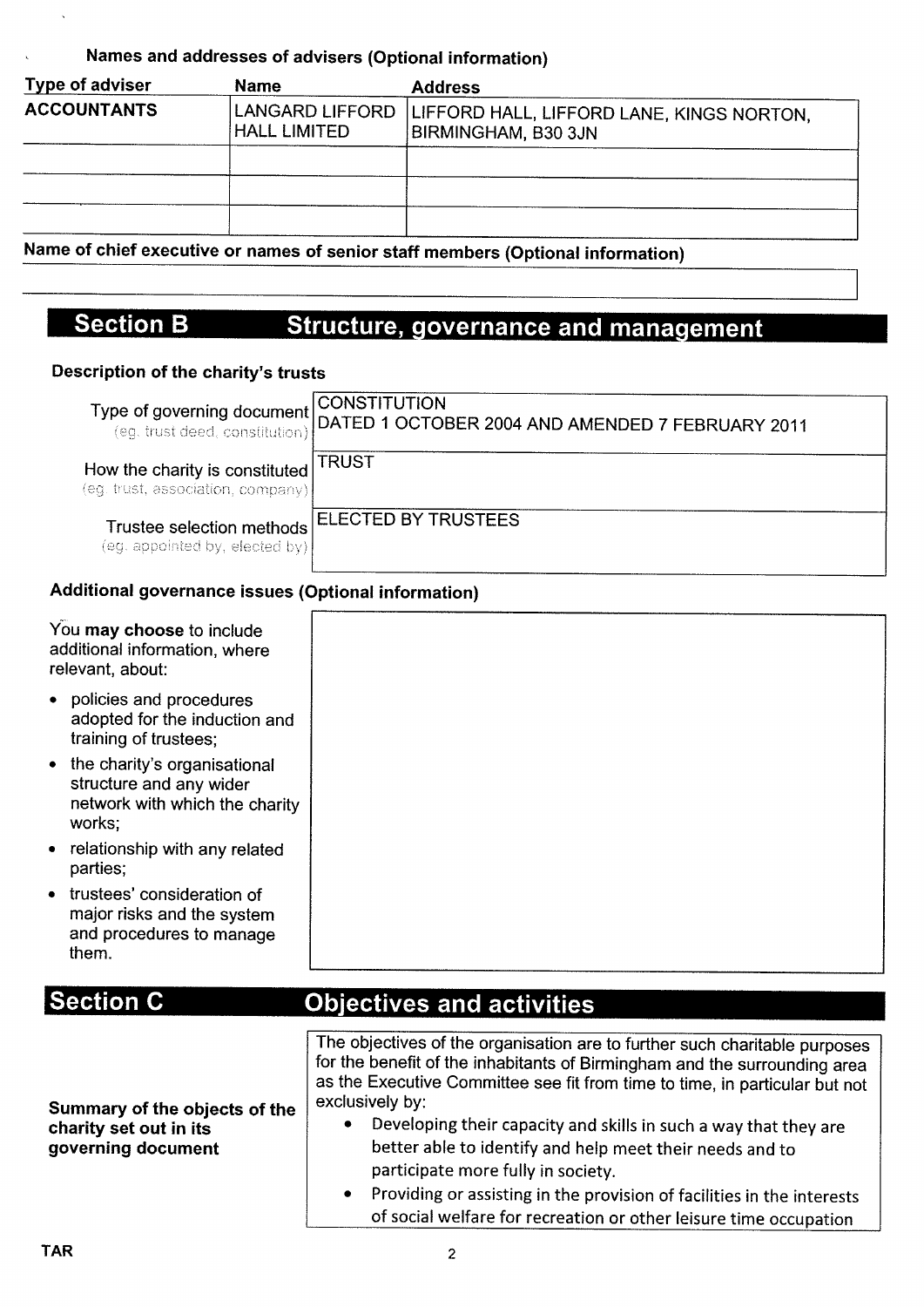|                                                                                                                                                             | of individuals who have need of such facilities by reason of their<br>youth, age, infirmity or disability, financial hardship or social<br>circumstances with the object of improving their conditions of<br>life.<br>Preserving and protecting their health by encouraging<br>٠<br>participation in healthy recreation and providing facilities for the<br>playing of rugby and other sports.<br>Advancing their education and offering training opportunities in<br>employability. |
|-------------------------------------------------------------------------------------------------------------------------------------------------------------|--------------------------------------------------------------------------------------------------------------------------------------------------------------------------------------------------------------------------------------------------------------------------------------------------------------------------------------------------------------------------------------------------------------------------------------------------------------------------------------|
|                                                                                                                                                             | Moseley RCF is the charitable foundation arm of Birmingham Moseley<br>Rugby Club originally established in 2004 to work with local schools to<br>improve and protect the health of children in and around the Inner City<br>area of Birmingham.                                                                                                                                                                                                                                      |
|                                                                                                                                                             | The R'n'B Learning Zone was established in 2006 initially as a Playing for<br>Success Centre working with under achieving local pupils to raise literacy<br>and numeracy levels using sport as both a motivating factor and a theme.                                                                                                                                                                                                                                                 |
|                                                                                                                                                             | In April 2011, the remit was extended to better serve the needs of the<br>whole community particularly those people on the margins of society, the<br>elderly, the disabled and the jobless. We applied for and successfully<br>achieved accredited UK Online status, becoming a UK Online Centre.                                                                                                                                                                                   |
|                                                                                                                                                             | We currently run Monday - Friday as an accredited UK Online Centre<br>and as a DWP registered Work Club.<br>We provide:<br>IT training to local people<br>Support for the local unemployed to access the Government's<br>Gateway website, write CVs, job search and apply for jobs.<br>Training to help people access NHS services via the Internet<br>Training in using the latest devices and advice on broadband and<br>Wi-Fi options.                                            |
| <b>Summary of the main</b><br>activities undertaken for the<br>public benefit in relation to<br>these objects (include within<br>this section the statutory | We run a Train to Gain programme at a local Community Centre and a<br>session at the local Job Centre, each once a week. We have trained<br>approximately 250 local people in IT and supported 160+ back on to the<br>pathway to employment in the last 12 months.                                                                                                                                                                                                                   |
| declaration that trustees have<br>had regard to the guidance<br>issued by the Charity<br><b>Commission on public</b><br>benefit)                            | In addition, we run a, Skills for Work programme in partnership with<br>Brandwood Ward. This programme offers a range of training including<br>First Aid and Health & Safety at work and aims to place local people in<br>work experience.                                                                                                                                                                                                                                           |
|                                                                                                                                                             |                                                                                                                                                                                                                                                                                                                                                                                                                                                                                      |

Additional details of objectives and activities (Optional information)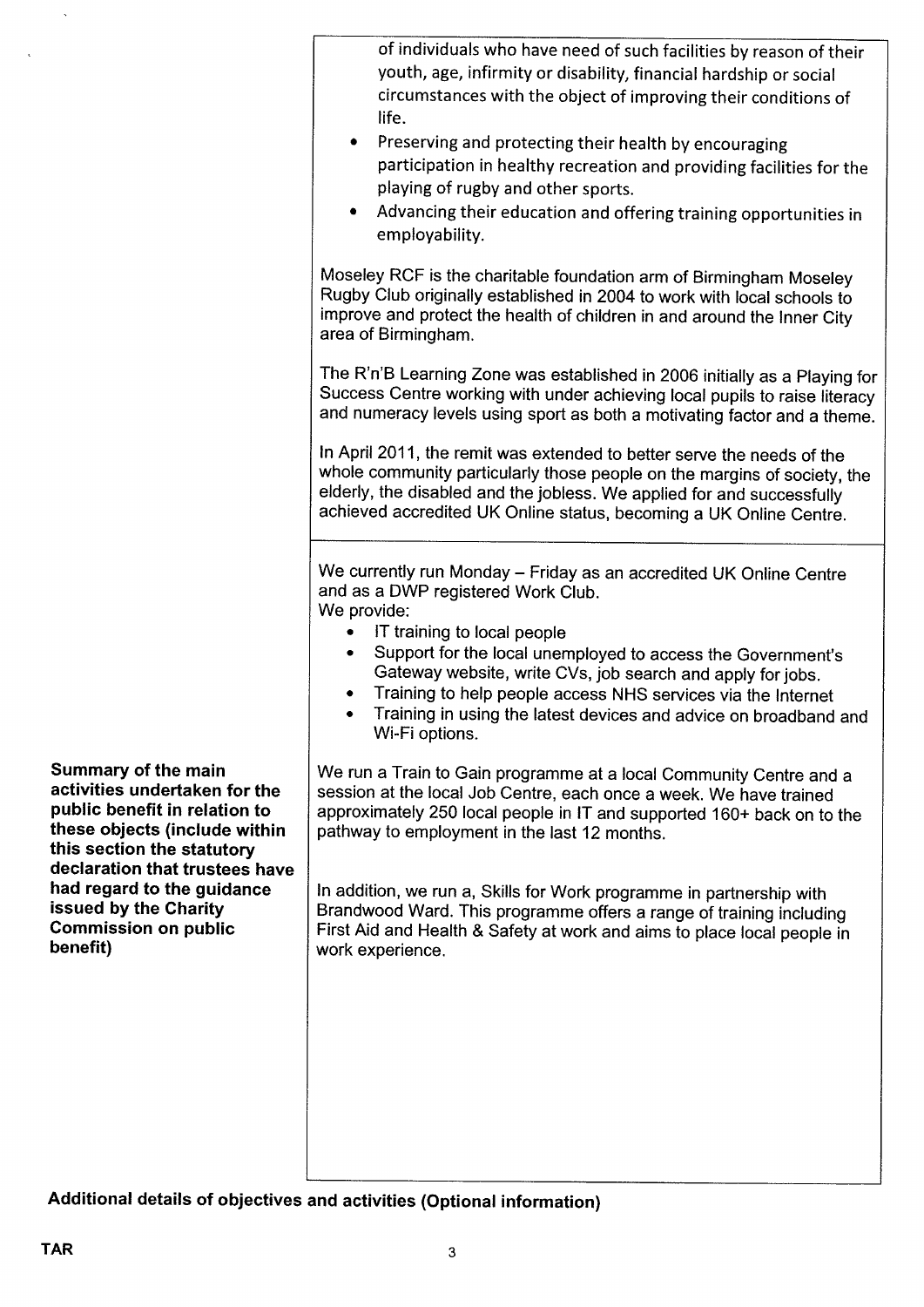| You may choose to include<br>further statements, where<br>relevant, about: |
|----------------------------------------------------------------------------|
| policy on grantmaking;<br>$\bullet$                                        |
| policy programme related<br>$\bullet$<br>investment;                       |
| contribution made by<br>$\bullet$<br>volunteers.                           |
|                                                                            |
|                                                                            |
|                                                                            |
|                                                                            |
|                                                                            |

## Section D

 $\tilde{\mathcal{A}}$ 

 $\overline{\phantom{a}}$ 

# Achievements and performance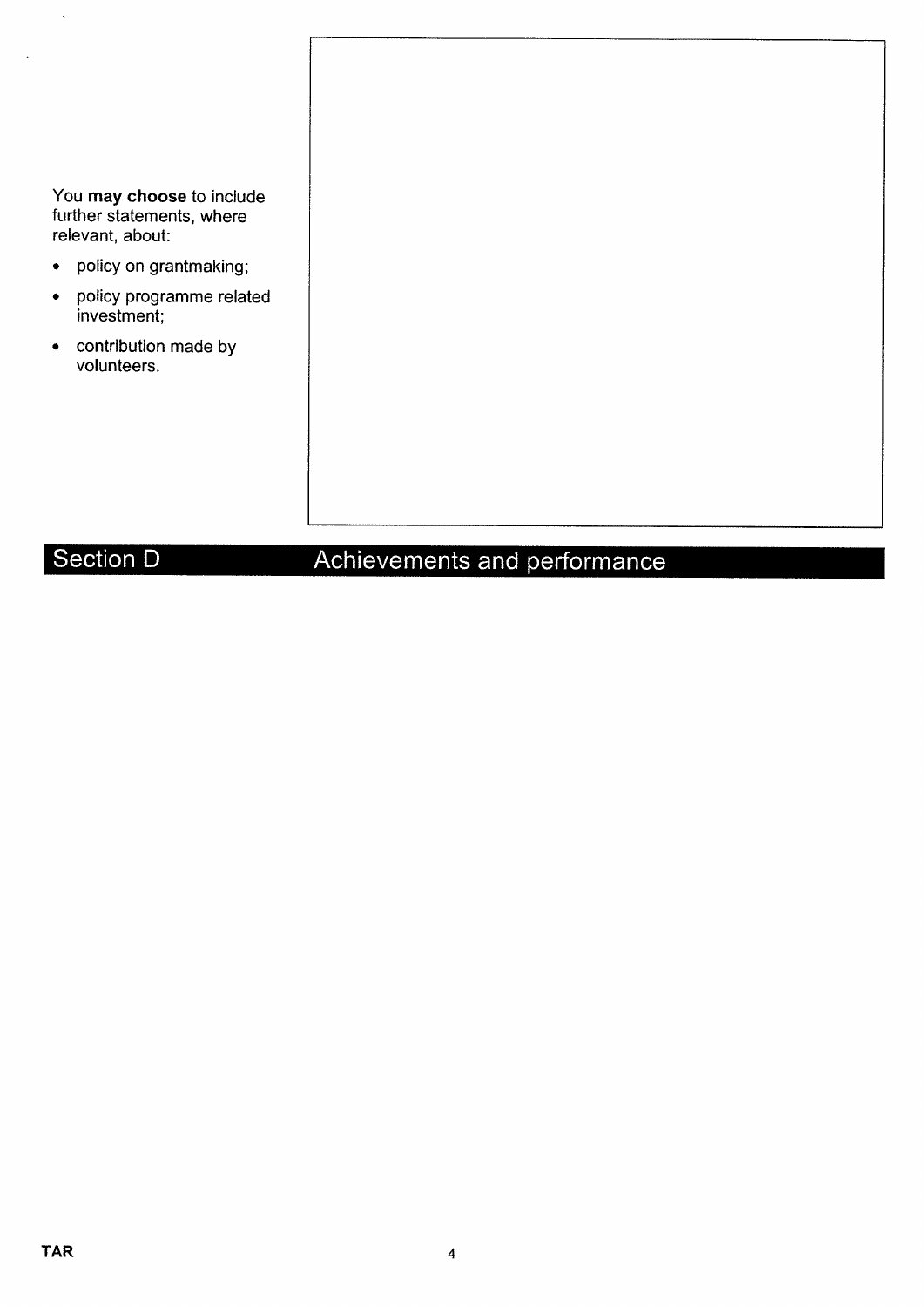| <b>Section D</b>                                                      |                                                                                                                                                                                                                                                                                                                                                                                                                                                                                                                                                                                                                                                                                                                                                                                                                                                                                                                                                                                                                                                                                                                                                         |  |  |  |  |
|-----------------------------------------------------------------------|---------------------------------------------------------------------------------------------------------------------------------------------------------------------------------------------------------------------------------------------------------------------------------------------------------------------------------------------------------------------------------------------------------------------------------------------------------------------------------------------------------------------------------------------------------------------------------------------------------------------------------------------------------------------------------------------------------------------------------------------------------------------------------------------------------------------------------------------------------------------------------------------------------------------------------------------------------------------------------------------------------------------------------------------------------------------------------------------------------------------------------------------------------|--|--|--|--|
| Summary of the main<br>achievements of the charity<br>during the year | Achievements and performance<br>Developing our Work Club to involve a work experience programme. This<br>has resulted in us placing 30+ local people in valid work experience,<br>leading to paid employment.<br>In addition, the work we have done with young people leaving care has<br>given them a clearer idea of where they see their future.<br>We successfully bid and obtained funding from Big Lottery to erect street<br>lighting along a previously unlit footpath on Billesley Common.<br>We have established the following mutually supportive partnerships:<br>Job Centre+<br>$\bullet$<br><b>Big Lottery</b><br>٠<br><b>Comic Relief/RFU</b><br><b>Brandwood Community Centre</b><br>٠<br><b>BCC &amp; Local Councillors</b><br>$\bullet$<br><b>Shaw Trust</b><br>۰<br><b>Grendon &amp; Billesley Family Centre</b><br>۰<br>Billesley & Highters Heath Development Group<br>$\bullet$<br>We were able to contribute to the Birmingham Moseley Rugby<br>Community Department who coaches 257 Special Education Needs<br>each week, together with 21 schools with 956 pupils from 4 years<br>upwards directly impacted on a weekly basis. |  |  |  |  |
|                                                                       |                                                                                                                                                                                                                                                                                                                                                                                                                                                                                                                                                                                                                                                                                                                                                                                                                                                                                                                                                                                                                                                                                                                                                         |  |  |  |  |
|                                                                       |                                                                                                                                                                                                                                                                                                                                                                                                                                                                                                                                                                                                                                                                                                                                                                                                                                                                                                                                                                                                                                                                                                                                                         |  |  |  |  |

 $\sim$